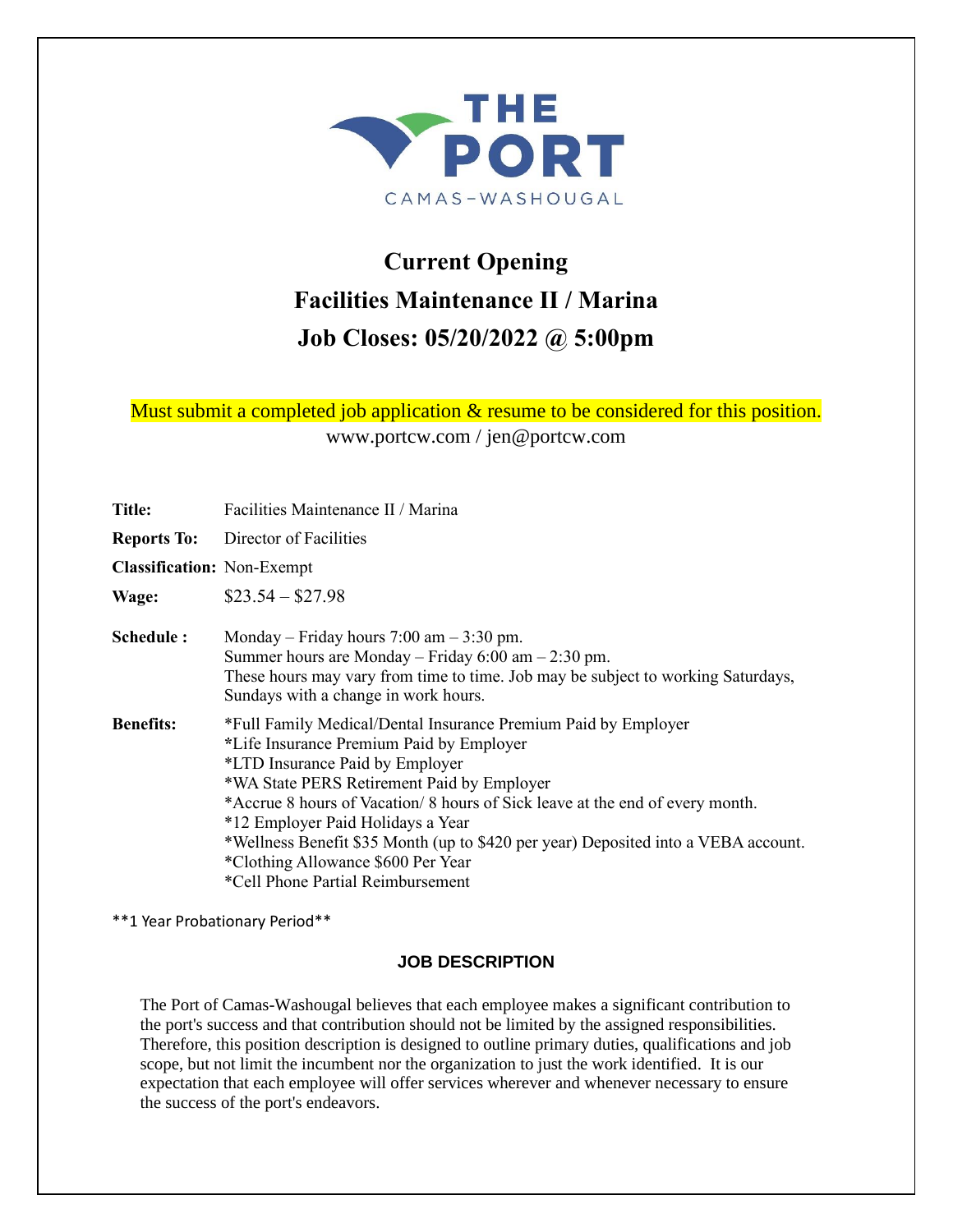#### General Position Summary:

Maintains marina for daily dock use and seasonal moorage. Responsibilities include maintenance of floating docks, parking facilities, office and dock structures and fueling system and storage.

#### Essential Functions/Major Responsibilities:

- Maintains structural integrity of marina and docks; makes regular inspections and repairs as needed.
- Maintains outdoor areas (parking lots, sidewalks, boat launch, signage, etc.) pressure washing, cleaning, painting and restriping, etc.
- Inspects safety equipment on a regular basis, ensuring all are in good working order, including but not limited to fire extinguishers, safety ladders, life rings and cabinets. Maintains inventory list of safety equipment.
- Monitors and maintains fueling system; identifies and documents system failures, ensuring proper repair.
- Ensures timely and proper response to any fuel spills; educates staff and tenants on spill response protocols.
- Maintains equipment and tools, including but not limited to port vehicles, hand tools and small engines.
- Visually inspects moored boats for inferior lines, noncompliant shore power cords/connections or tags/registration. Checks for neglected, abandoned or sinking boats.
- Performs and documents stray current inspections; Educates staff and tenants regarding stray current.
- Ensures Port of Camas Washougal maintains "Clean Marina Washington" status. Educate staff and tenants regarding requirements.
- Ensures marina is prepared for the appropriate season (opening  $\&$  shuttering/winterizing restroom facilities, turning water and pump systems on & off, draining lines, insolating, etc.)
- Patrols boat launch parking lot and marina; issues violation notices for non-payment, theft of services, etc.

#### Secondary Functions:

- Assists with snow, ice, and debris removal.
- Assists with the set-up and break-down of special events.
- Creates content for monthly tenant newsletter.
- Other duties as required.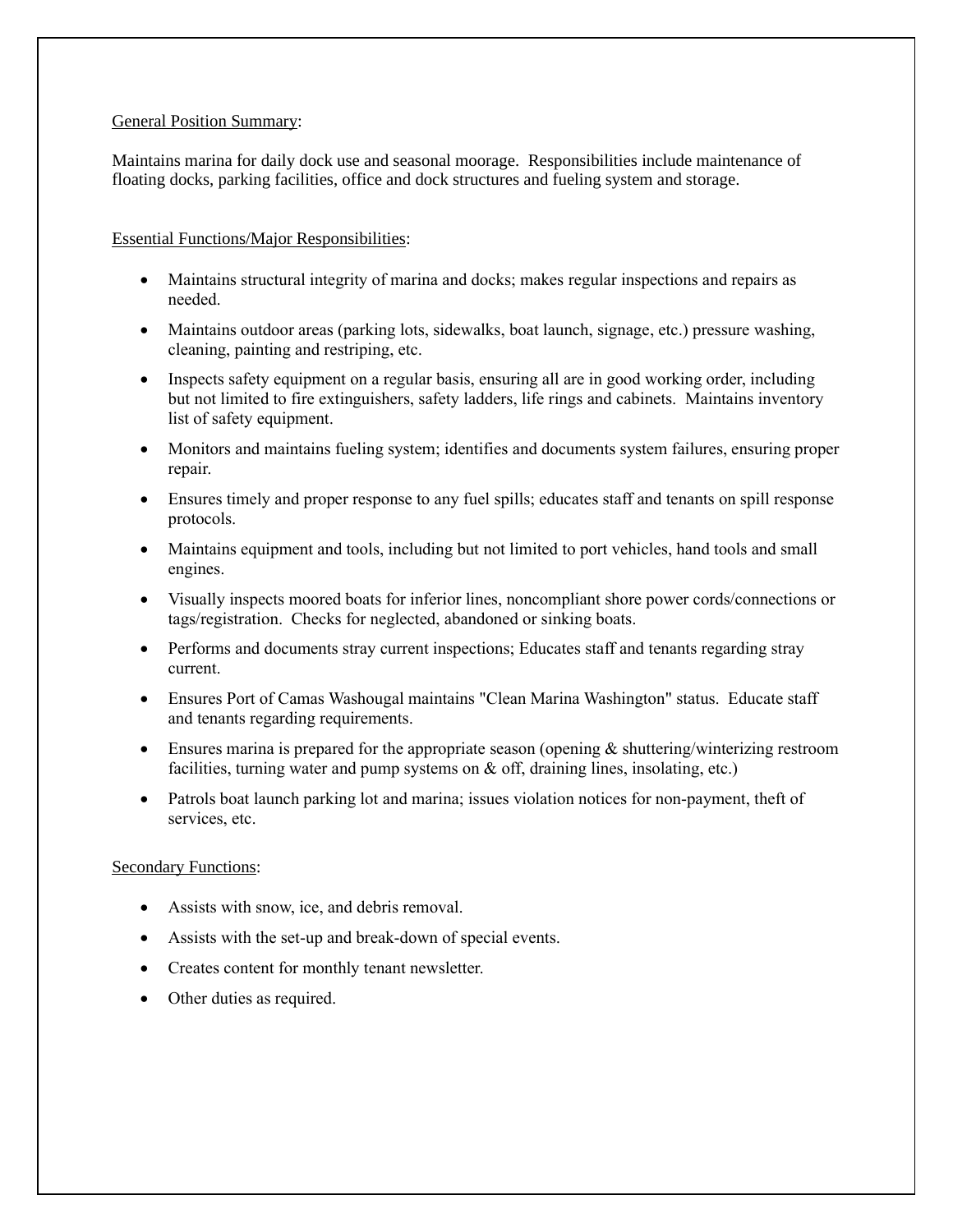#### Job Scope & Accountability:

Work is diverse and may be complex in nature. Decisions are made according to prescribed operating guidelines and according to the incumbent's technical knowledge. The incumbent operates with minimal supervision, and some work is reviewed by the supervisor. The incumbent has no budgetary authority or responsibility. Incumbent makes informal recommendations regarding operational and strategic planning. Errors in work can have an impact on the safety of staff and tenants and on the reputation of the port.

#### Supervisory Responsibility:

The position provides daily work direction, training, and guidance to full-time and temporary Marina employees. The incumbent does not have the authority to hire, fire, or authorize overtime work.

#### Interpersonal Contacts & Skills:

Communication is mainly done via telephone and face-to-face, with a minority being electronic. Communication is made with individuals both within and outside the organization and rarely contains sensitive or confidential information or matters. Occasionally, matters of communication are of a complex nature and/or may involve individuals who are hostile or upset.

#### Specific Job Skills:

- Ability to communicate effectively in English verbally and in writing.
- Good customer service skills and ability to interact in a positive manner with the public.
- Ability to communicate with hostile or upset individuals, while diffusing potential volatile situations.
- Ability to read, understand and follow directions and warnings of product labels, including chemicals, fuel, and cleaning products.
- Ability to use computer and software appropriate for the job and job responsibilities.
- Ability to use various hand tools and equipment, including saws, drills, hammers, welders, sanders, tractors and other vehicles, etc.
- Ability to trouble shoot, analyze problems and make minor repairs to work equipment, including small engines and physical structures.
- Ability to make decisions and use discretion.
- Basic math skills, including addition, subtraction, multiplication and division.
- Excellent boating skills. Knowledge of Columbia River currents and tide fluctuations.
- Knowledge of marina fuel systems, including maintenance, deliveries and emergency shut-off.
- Knowledge of "on water" fueling facility regulations and requirements.
- Ability to work as part of a team, providing input and sharing ideas.
- Ability to walk two to five miles per day over rough, uneven terrain.
- Ability to hear alarms and identify dangerous situations.
- Ability to lift/move up to 50 pounds.
- Ability to crawl, stoop, bend, kneel, climb/use ladders and occasionally work in odd, tight spaces.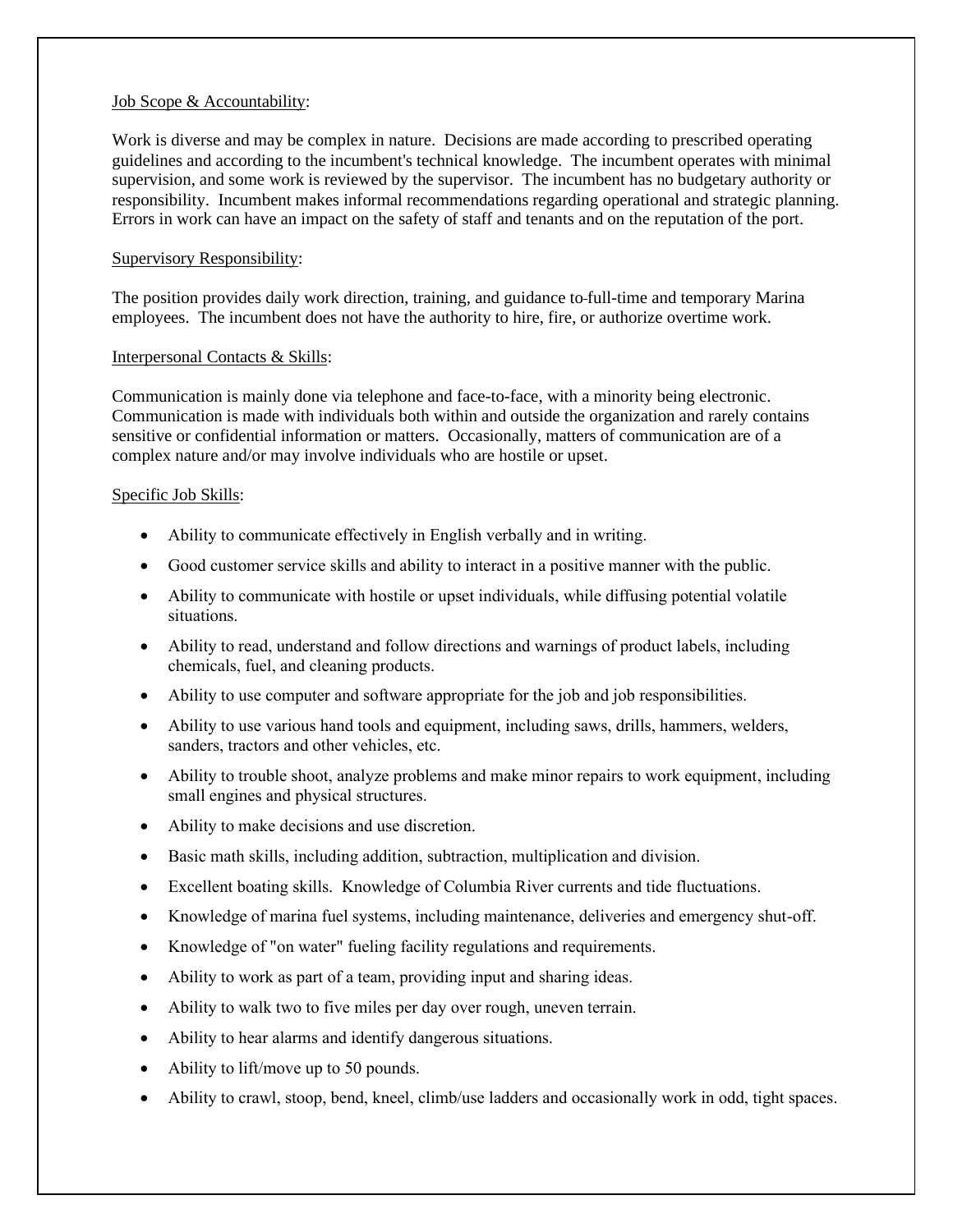## Education and/or Experience:

Some vocational or trade school education in marina maintenance/management or related field. Two years of building maintenance/construction/boat dock or related experience. Valid driver's license, first aid, including CPR, Underground Storage Tank (UST) certification, and AB fuel handlers' card within the 1<sup>st</sup> year.

# Job Conditions:

Work generally takes place in a shop area and out of doors, around open water, in all kinds of weather during normal business hours with occasional weekend work for special events. Work hours may vary according to the season, weather, and emergency needs. Incumbent may be exposed to chemicals, loud noises, water, inclement weather, and hostile individuals.

## Competencies:

- Analytical skills collects and researches data; uses experience to complement data; designs works flows and procedures.
- Problem solving skills identifies and resolves problems in a timely manner; gathers and analyzes information skillfully; develops alternative solutions; works well in group problem solving situations; uses reason even when dealing with emotional topics.
- Technical skills assesses own strengths and weaknesses; pursues training and development opportunities; strives to continuously build knowledge and skills; shares expertise with others.
- Customer service skills manages difficult or emotional customer situations; responds promptly to customer needs; responds to requests for service and assistance; meets commitments.
- Interpersonal skills focuses on solving conflict not blaming; maintains confidentiality; keeps emotions under control; remains open to others' ideas and tries new things.
- Oral communication skills speaks clearly and persuasively in positive and negative situations; listens carefully and sincerely considers the ideas of others; respects diverse opinions; responds well to questions; shares information and encourages openness in communications.
- Written communication skills writes clearly and informatively; able to read and interpret written information.
- Teamwork skills balances team and individual responsibilities; exhibits objectively and openness to others' views; gives and welcomes feedback; contributes to building a positive team spirit; supports everyone's efforts to succeed.
- Diversity Demonstrates knowledge of EEO policy; shows respect and sensitivity for cultural differences; educates others on the value of diversity; promotes a harassment-free environment.
- Ethics Treats people with respect; keeps commitments; inspires the trust of others; works with integrity and ethically; upholds organizational values.
- Organizational support follows policies and procedures; completes administrative tasks correctly and on time; supports organization's goals and values.
- Strategic Thinking Develops strategies to achieve organizational goals.
- Judgment Displays willingness to make decisions; includes appropriate people in decisionmaking process; makes timely decisions.
- Motivation Sets and achieves challenging goals.